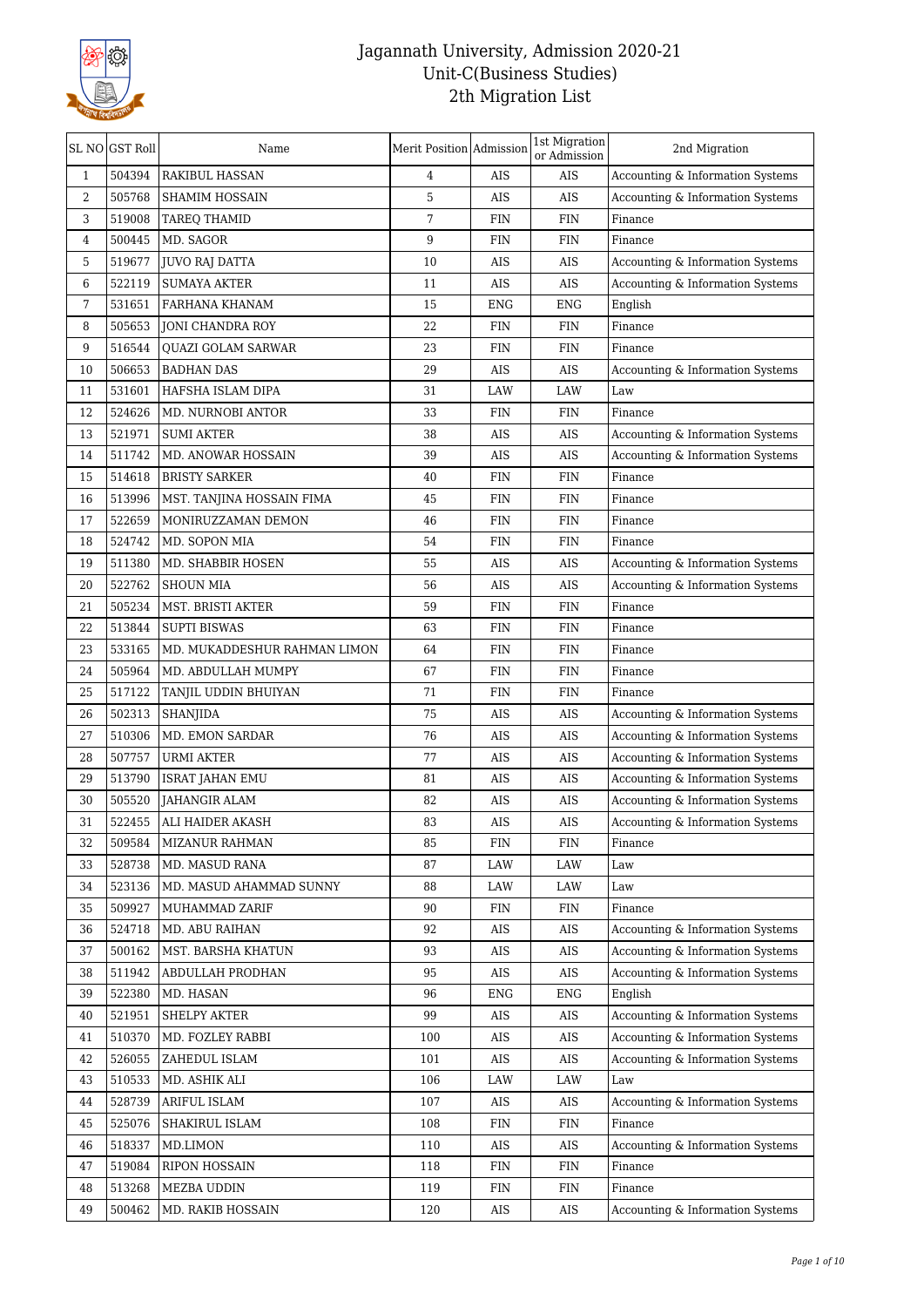

| 50  | 512137 | <b>RONY AHMED</b>         | 121 | AIS         | AIS        | Accounting & Information Systems |
|-----|--------|---------------------------|-----|-------------|------------|----------------------------------|
| 51  | 507525 | MD. ALI AZGOR             | 122 | <b>FIN</b>  | FIN        | Finance                          |
| 52  | 524802 | <b>ANTOR BOSAK</b>        | 124 | <b>FIN</b>  | <b>FIN</b> | Finance                          |
| 53  | 513979 | <b>MORIOM AKTER</b>       | 127 | <b>FIN</b>  | <b>FIN</b> | Finance                          |
| 54  | 529875 | MD. HRIDOY HOSSAIN        | 130 | LAW         | LAW        | Law                              |
| 55  | 502735 | <b>SAMIRON ROY</b>        | 133 | <b>ENG</b>  | <b>ENG</b> | English                          |
| 56  | 531028 | SAYLA KHANAM              | 136 | AIS         | AIS        | Accounting & Information Systems |
| 57  | 531345 | MD. SAJIB MOLLA           | 141 | AIS         | AIS        | Accounting & Information Systems |
| 58  | 500452 | MAHABUB ALAM              | 143 | AIS         | AIS        | Accounting & Information Systems |
| 59  | 509013 | SHAHED MAHMUD             | 144 | <b>FIN</b>  | <b>FIN</b> | Finance                          |
| 60  | 524085 | SUMAIYA AKHTER            | 148 | <b>ENG</b>  | <b>ENG</b> | English                          |
| 61  | 502532 | TAYEBA JANNAT             | 149 | AIS         | AIS        | Accounting & Information Systems |
| 62  | 517854 | MD. HASIB                 | 150 | AIS         | AIS        | Accounting & Information Systems |
| 63  | 500601 | ANUPAM GHOSH              | 151 | <b>FIN</b>  | <b>FIN</b> | Finance                          |
| 64  | 527696 | MD. AKASH HOSSAIN         | 153 | <b>FIN</b>  | <b>FIN</b> | Finance                          |
| 65  | 527097 | THAMID AWSAF RIAD         | 154 | AIS         | AIS        | Accounting & Information Systems |
| 66  | 529253 | MOST. TASMIN JAHAN SWEETY | 155 | AIS         | AIS        | Accounting & Information Systems |
| 67  | 529801 | MD. MOMINAR RAHMAN MUNNA  | 160 | LAW         | LAW        | Law                              |
| 68  | 526260 | MD. RIAZ HOSSEN           | 161 | ENG         | ENG        | English                          |
| 69  | 500144 | MST. SANJIDA PARVIN MIM   | 163 | AIS         | AIS        | Accounting & Information Systems |
| 70  | 522948 | MD. HELAL UDDIN           | 164 | <b>FIN</b>  | <b>FIN</b> | Finance                          |
| 71  | 521044 | FAHIM SHAHREAR            | 169 | <b>MKT</b>  | <b>MKT</b> | Marketing                        |
| 72  | 522614 | MD. KAWSER ALAM           | 173 | ENG         | ENG        | English                          |
| 73  | 524909 | TAIP AHMED MOON           | 174 | AIS         | AIS        | Accounting & Information Systems |
| 74  | 514778 | <b>RUPA</b>               | 175 | AIS         | AIS        | Accounting & Information Systems |
| 75  | 519553 | <b>BIJOY BANIK</b>        | 177 | <b>FIN</b>  | <b>FIN</b> | Finance                          |
| 76  | 504384 | KAUSAR HOSSAIN            | 178 | AIS         | AIS        | Accounting & Information Systems |
| 77  | 502872 | MD SELIM TARAFDER         | 180 | LAW         | LAW        | Law                              |
| 78  | 524433 | TOMALIKA AKTHER           | 184 | AIS         | AIS        | Accounting & Information Systems |
| 79  | 516566 | MOHAMMAD MAHERAB HOSSAIN  | 185 | <b>MGT</b>  | <b>MGT</b> | <b>Management Studies</b>        |
| 80  | 527699 | MAHABUR RAHMAN            | 186 | FIN         | <b>FIN</b> | Finance                          |
| 81  | 500388 | MD RANA ISLAM             | 189 | AIS         | AIS        | Accounting & Information Systems |
| 82  | 519138 | NOOR MOHAMMAD             | 190 | <b>FIN</b>  | <b>FIN</b> | Finance                          |
| 83  | 505077 | MD. ROKONOJJAMAN RUPAM    | 192 | AIS         | AIS        | Accounting & Information Systems |
| 84  | 513657 | ABDULLAH AL MAMUN         | 193 | <b>FIN</b>  | FIN        | Finance                          |
| 85  | 502918 | MRINAL SINGHO             | 194 | <b>MKT</b>  | MKT        | Marketing                        |
| 86  | 523103 | TASLIME SARKAR            | 199 | LAW         | LAW        | Law                              |
| 87  | 527768 | MONIRUZZAMAN              | 200 | AIS         | AIS        | Accounting & Information Systems |
| 88  | 528708 | MD. ABDUL MOMIN KHAN      | 201 | FIN         | FIN        | Finance                          |
| 89  | 529960 | <b>SOMJID KUMAR</b>       | 203 | AIS         | AIS        | Accounting & Information Systems |
| 90  | 500419 | <b>MD.EMON HOSSAIN</b>    | 204 | <b>FIN</b>  | FIN        | Finance                          |
| 91  | 516633 | ABEDUR RAHMAN             | 206 | AIS         | AIS        | Accounting & Information Systems |
| 92  | 524419 | JINNATUN NOOR ARPA        | 207 | ${\rm FIN}$ | FIN        | Finance                          |
| 93  | 533189 | BISHAL NANDI              | 208 | MGT         | <b>MGT</b> | Management Studies               |
| 94  | 502233 | MD. HAFIZUR RAHMAN        | 209 | LAW         | LAW        | Law                              |
| 95  | 516320 | NOWROSE FARHAN ALVY       | 211 | FIN         | FIN        | Finance                          |
| 96  | 514012 | <b>SUSMITA DABNATH</b>    | 213 | <b>FIN</b>  | <b>FIN</b> | Finance                          |
| 97  | 529642 | MD. ABU BAKAR SIDDIQUE    | 214 | AIS         | AIS        | Accounting & Information Systems |
| 98  | 506765 | MD. SAKIB MAHMUD SABBIR   | 215 | AIS         | AIS        | Accounting & Information Systems |
| 99  | 510920 | MD. RAKIBUL HASAN         | 216 | AIS         | AIS        | Accounting & Information Systems |
| 100 | 531292 | MD. SHAIFUL TALUKDER      | 220 | FIN         | FIN        | Finance                          |
|     |        |                           |     |             |            |                                  |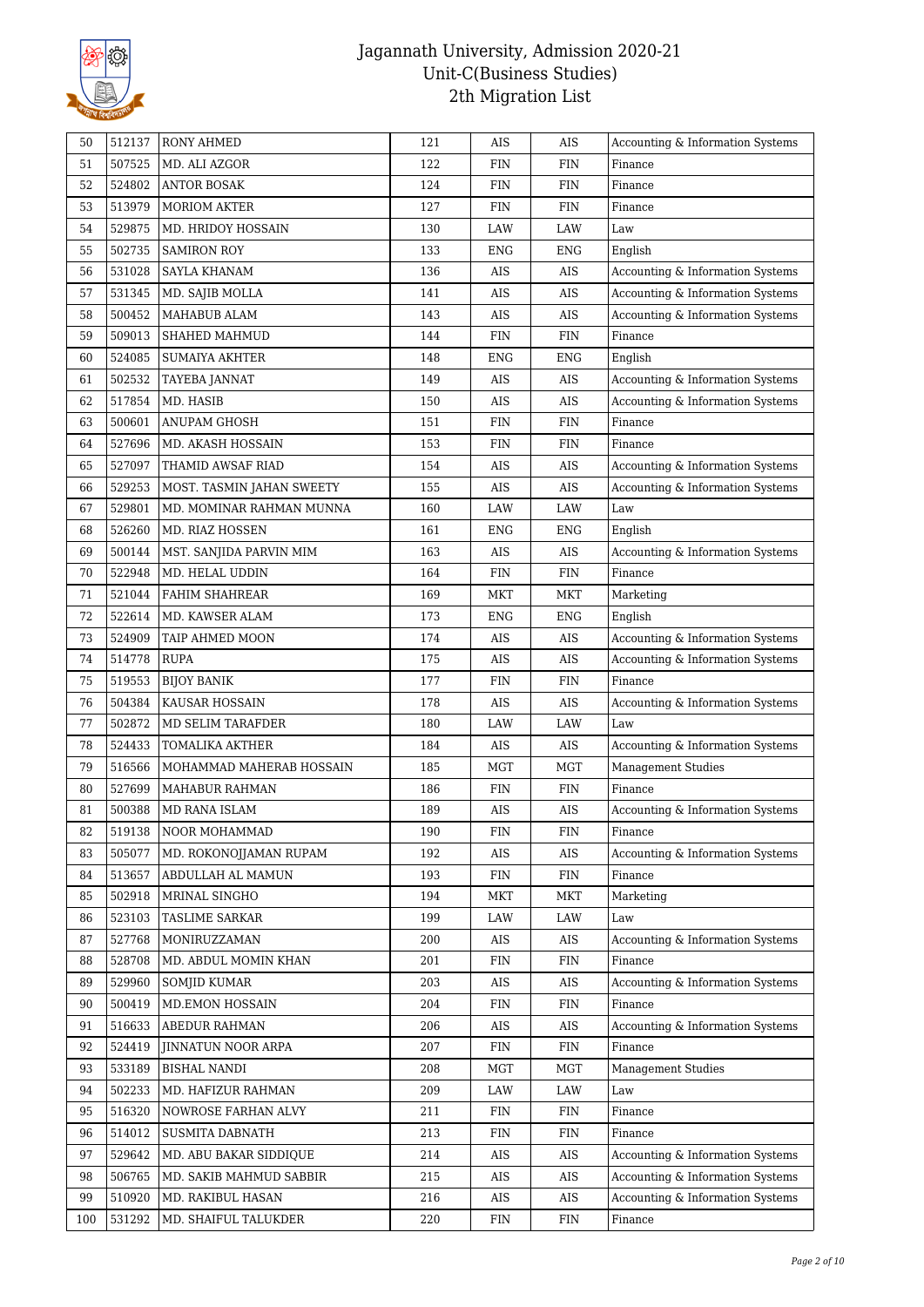

| 101        | 518369 | <b>EMON</b>                       | 222 | AIS        | AIS        | Accounting & Information Systems            |
|------------|--------|-----------------------------------|-----|------------|------------|---------------------------------------------|
| 102        | 508166 | MARIYA MURSHIDA                   | 226 | AIS        | AIS        | Accounting & Information Systems            |
| 103        | 524629 | MD.PARVES ISLAM DURJOY            | 229 | <b>FIN</b> | <b>FIN</b> | Finance                                     |
| 104        | 508964 | <b>BONDHON CHAKRABORTY</b>        | 230 | AIS        | AIS        | Accounting & Information Systems            |
| 105        | 531712 | <b>RUNA AKTER</b>                 | 231 | <b>FIN</b> | FIN        | Finance                                     |
| 106        | 526310 | JAHEDUR RAHMAN                    | 238 | AIS        | AIS        | Accounting & Information Systems            |
| 107        | 505598 | NURHANA SADIA                     | 239 | AIS        | AIS        | Accounting & Information Systems            |
| 108        | 505864 | MD. ASIB HOSSAIN MOHON            | 241 | FIN        | FIN        | Finance                                     |
| 109        | 505663 | MD. MORSALIN PRAMANIK             | 244 | <b>FIN</b> | <b>FIN</b> | Finance                                     |
| 110        | 522550 | <b>RIDOY HASAN</b>                | 247 | LAW        | LAW        | Law                                         |
| 111        | 517669 | <b>UDDIP DEY</b>                  | 248 | AIS        | AIS        | Accounting & Information Systems            |
| 112        | 512442 | FATEMA AKTHER                     | 250 | <b>FIN</b> | FIN        | Finance                                     |
| 113        | 503592 | ASHIKUR RAHMAN                    | 254 | AIS        | AIS        | Accounting & Information Systems            |
| 114        | 518344 | MD. SAJID                         | 258 | AIS        | AIS        | Accounting & Information Systems            |
| 115        | 509891 | S. M. REJAUL KARIM                | 260 | AIS        | AIS        | Accounting & Information Systems            |
| 116        | 522684 | SHAHEEL MOHAMMED SHAD             | 261 | AIS        | AIS        | Accounting & Information Systems            |
| 117        | 513686 | YEASIN ARAFATH                    | 262 | AIS        | <b>FIN</b> | Finance                                     |
| 118        | 516902 | PRONOY SARKER                     | 263 | AIS        | AIS        | Accounting & Information Systems            |
| 119        | 514420 | MOST. ARJUDA AKTER TIHA           | 264 | AIS        | AIS        | Accounting & Information Systems            |
| 120        | 500360 | ISHRAT JAHAN NOURIN               | 265 | AIS        | AIS        | Accounting & Information Systems            |
| 121        | 531785 | SIFAT ARA DIBA                    | 266 | LAW        | LAW        | Law                                         |
| 122        | 527053 | MOSHARAF FAHIM                    | 267 | AIS        | AIS        | Accounting & Information Systems            |
| 123        | 527377 | AMINUL ISLAM NIHAT                | 268 | MGT        | MGT        | <b>Management Studies</b>                   |
| 124        | 529677 | MD. RUHUL AMIN SARKAR             | 269 | AIS        | AIS        | Accounting & Information Systems            |
| 125        | 518438 | <b>SOVOTH DAS</b>                 | 271 | AIS        | AIS        | Accounting & Information Systems            |
|            | 516483 |                                   | 274 | AIS        |            |                                             |
| 126<br>127 | 511562 | MD. MEHADI HASSAN                 | 276 | <b>ENG</b> | AIS<br>AIS | Accounting & Information Systems            |
| 128        | 522754 | HABIBA ISLAM                      | 278 | <b>MGT</b> | AIS        | Accounting & Information Systems            |
| 129        | 500368 | SOHEL HOSSAIN                     | 281 | <b>MGT</b> | <b>FIN</b> | Accounting & Information Systems<br>Finance |
| 130        | 505654 | <b>NUPUR</b><br>MD. FARIDUL ISLAM | 284 |            | AIS        |                                             |
|            |        |                                   |     | MGT        |            | Accounting & Information Systems            |
| 131        | 501793 | MRIHONJOL KARMAKAR DIP            | 285 | ECO        | FIN        | Finance                                     |
| 132        | 525163 | MD ABDULLAH                       | 287 | LAW        | LAW        | Law                                         |
| 133        | 504727 | MD. AL SAHARIAR SHAWON            | 288 | MKT        | <b>FIN</b> | Finance                                     |
| 134        | 517857 | MD. ALIF                          | 289 | <b>MGT</b> | <b>FIN</b> | Finance                                     |
| 135        | 510325 | MD. JOHURUL ISLAM JONY            | 291 | ENG        | <b>ENG</b> | English                                     |
| 136        | 526748 | RABBI ISLAM                       | 292 | <b>MGT</b> | AIS        | Accounting & Information Systems            |
| 137        | 504545 | MAHBUBUR RAHMAN AKASH             | 293 | MGT        | $\rm{AIS}$ | Accounting & Information Systems            |
| 138        | 505960 | MD. SUMON                         | 294 | LAW        | LAW        | Law                                         |
| 139        | 524775 | AKIBE AHMED HEMEL                 | 296 | MKT        | AIS        | Accounting & Information Systems            |
| 140        | 506748 | MD. ASADUL SARKER                 | 297 | LAW        | LAW        | Law                                         |
| 141        | 510628 | MD. HASIBUL HASAN                 | 298 | <b>MGT</b> | FIN        | Finance                                     |
| 142        | 525005 | MD. NAZMUL ISLAM SHOVO            | 299 | MGT        | AIS        | Accounting & Information Systems            |
| 143        | 511662 | KHADIZA AKTER                     | 301 | MKT        | MKT        | Marketing                                   |
| 144        | 507709 | FATEMA TUJ JOHURA ANIKA           | 303 | MKT        | FIN        | Finance                                     |
| 145        | 510252 | MD. SHAH NAWAJ                    | 304 | ECO        | ENG        | English                                     |
| 146        | 528530 | MST. TASNIA TABASSUM BITTO        | 308 | MGT        | FIN        | Finance                                     |
| 147        | 530372 | RANA HOSSAIN SAGOR                | 310 | LAN        | LAW        | Law                                         |
| 148        | 514387 | <b>SONIA AKTER</b>                | 311 | MKT        | AIS        | Accounting & Information Systems            |
| 149        | 517414 | HIRA MIA                          | 312 | MGT        | AIS        | Accounting & Information Systems            |
| 150        | 511779 | MD. ARFUZ                         | 313 | MGT        | FIN        | Finance                                     |
| 151        | 513649 | AKIDUL ISLAM                      | 314 | MGT        | FIN        | Finance                                     |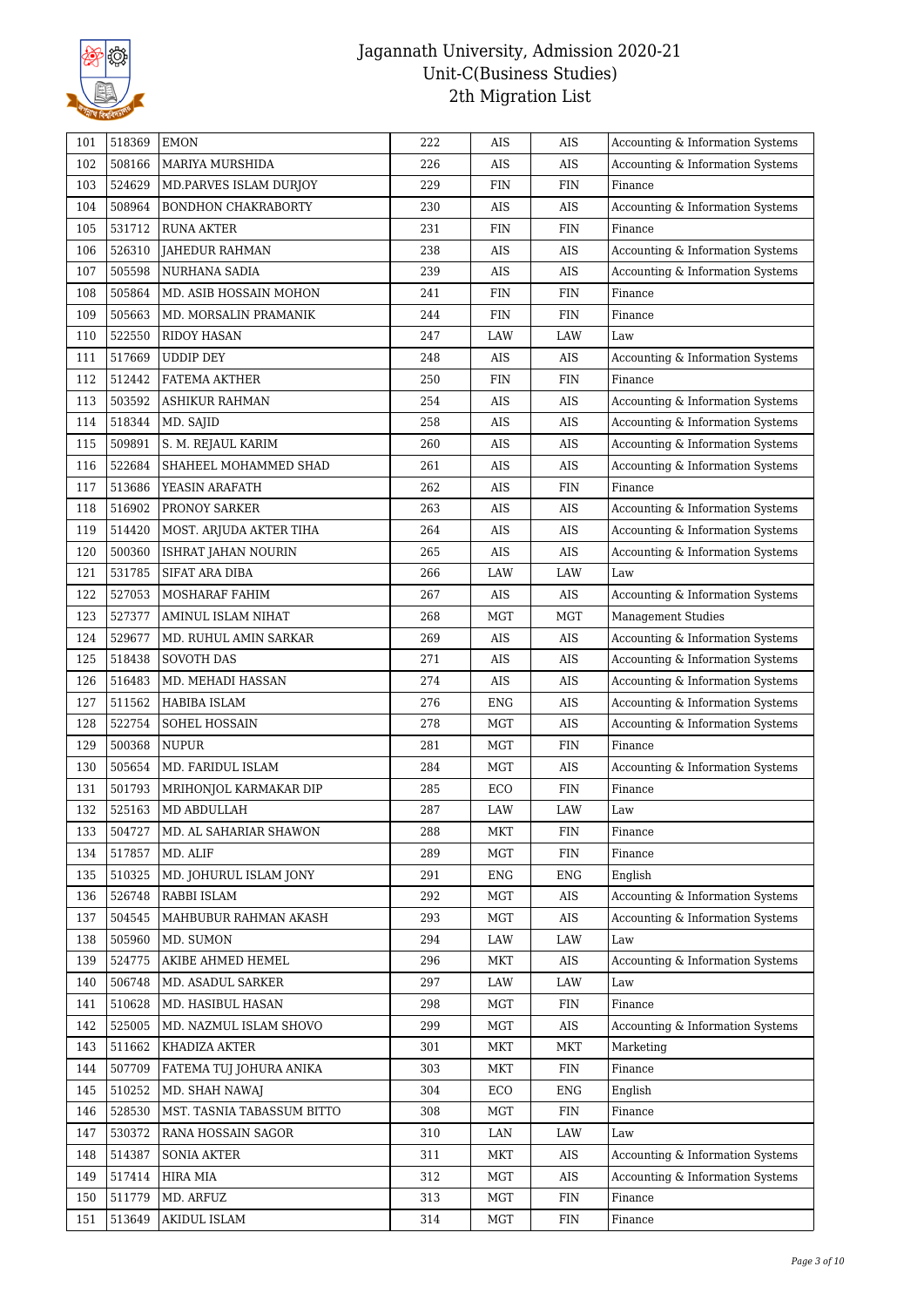

| 152 | 526318 | <b>ASHIKUR ROHMAN</b>         | 316 | <b>MGT</b> | FIN         | Finance                          |
|-----|--------|-------------------------------|-----|------------|-------------|----------------------------------|
| 153 | 510865 | MD. SAROWAR HOSSAIN           | 317 | MGT        | <b>MGT</b>  | <b>Management Studies</b>        |
| 154 | 527957 | MD. ABRAR HOSSAIN SAHAD       | 318 | <b>MGT</b> | AIS         | Accounting & Information Systems |
| 155 | 518252 | MD. RIFAT HASAN REAL          | 319 | <b>MKT</b> | <b>FIN</b>  | Finance                          |
| 156 | 513940 | TASFIA AHMED RIMA             | 321 | <b>MKT</b> | AIS         | Accounting & Information Systems |
| 157 | 510031 | AUNKITA SARKAR                | 322 | MGT        | MGT         | <b>Management Studies</b>        |
| 158 | 516527 | <b>ABU SHAFAET</b>            | 323 | <b>MGT</b> | <b>FIN</b>  | Finance                          |
| 159 | 514154 | RABEYA ISLAM                  | 324 | <b>MGT</b> | AIS         | Accounting & Information Systems |
| 160 | 524521 | <b>BUSHRA HAFIZ LUBABA</b>    | 325 | <b>MGT</b> | AIS         | Accounting & Information Systems |
| 161 | 510637 | MD. ABDUR RAHIM               | 326 | MGT        | AIS         | Accounting & Information Systems |
| 162 | 504485 | MD. S.M. SABBIR               | 327 | <b>MGT</b> | AIS         | Accounting & Information Systems |
| 163 | 519725 | SHURA SARKAR ALBON            | 329 | <b>MGT</b> | AIS         | Accounting & Information Systems |
| 164 | 520471 | RASEL MIA RINKON              | 330 | MGT        | AIS         | Accounting & Information Systems |
| 165 | 504283 | PREETY BEGUM                  | 332 | <b>MGT</b> | <b>FIN</b>  | Finance                          |
| 166 | 505797 | PARTHO SAHA                   | 334 | <b>MKT</b> | <b>FIN</b>  | Finance                          |
| 167 | 505242 | MARIA AKTHER METHILA          | 335 | MKT        | AIS         | Accounting & Information Systems |
| 168 | 512123 | MD. ASRAFUL ISLAM             | 336 | <b>MGT</b> | AIS         | Accounting & Information Systems |
| 169 | 504633 | <b>HOSSAIN MIA</b>            | 337 | <b>MGT</b> | AIS         | Accounting & Information Systems |
| 170 | 528048 | MD. EYASIN                    | 338 | <b>MGT</b> | AIS         | Accounting & Information Systems |
| 171 | 513162 | DALIM CHANDRA DAS             | 339 | <b>MGT</b> | <b>FIN</b>  | Finance                          |
| 172 | 518832 | FAHADUL ISLAM                 | 340 | <b>MGT</b> | AIS         | Accounting & Information Systems |
| 173 | 512257 | MD. NAYEM HASAN               | 346 | MKT        | AIS         | Accounting & Information Systems |
| 174 | 506239 | MD. SHAHIN ISLAM              | 348 | <b>MGT</b> | AIS         | Accounting & Information Systems |
| 175 | 520170 | MD IMRAN HOSSAIN              | 350 | <b>MKT</b> | <b>FIN</b>  | Finance                          |
| 176 | 500530 | <b>AJOY BISWAS</b>            | 351 | <b>MGT</b> | AIS         | Accounting & Information Systems |
| 177 | 517683 | FAHIM BHUIYAN                 | 352 | <b>MKT</b> | FIN         | Finance                          |
| 178 | 525073 | RABBI ISLAM                   | 353 | <b>MGT</b> | <b>FIN</b>  | Finance                          |
| 179 | 517199 | PARTHA PRATIM SAHA            | 356 | <b>MGT</b> | <b>FIN</b>  | Finance                          |
| 180 | 525870 | SUDARSHAN CHAKRABORTY         | 358 | MKT        | MKT         | Marketing                        |
| 181 | 502289 | NUR NAHAR AUAL SONAMONI       | 359 | <b>MKT</b> | AIS         | Accounting & Information Systems |
| 182 | 510247 | S. M. ABDULLAH BIN ROWHA SIAM | 361 | MKT        | AIS         | Accounting & Information Systems |
| 183 | 533243 | MD. DIPU POSARE               | 364 | <b>MGT</b> | MGT         | Management Studies               |
| 184 | 514620 | NAIMA AKTER KABITA            | 366 | MKT        | ENG         | English                          |
| 185 | 500454 | MD SHAHINUR ISLAM             | 367 | <b>MGT</b> | MGT         | <b>Management Studies</b>        |
| 186 | 508466 | AL AMIN MIAH                  | 369 | MKT        | AIS         | Accounting & Information Systems |
| 187 | 514306 | RUPA HALDAR                   | 370 | MGT        | FIN         | Finance                          |
| 188 | 527529 | <b>MITA RANI DAS</b>          | 372 | <b>MGT</b> | AIS         | Accounting & Information Systems |
| 189 | 519231 | ANWAR HOSSAIN                 | 373 | MGT        | MGT         | Management Studies               |
| 190 | 503029 | MD SAMAUN HOSSAIN             | 374 | MKT        | LAW         | Law                              |
| 191 | 514171 | <b>AMENA AKTER</b>            | 375 | <b>MGT</b> | FIN         | Finance                          |
| 192 | 512433 | <b>JANNATUL NAIMA</b>         | 378 | <b>MGT</b> | AIS         | Accounting & Information Systems |
| 193 | 526584 | TOUHIDUL ISLAM                | 379 | MKT        | FIN         | Finance                          |
| 194 | 526091 | <b>ASHISH NATH</b>            | 381 | MKT        | FIN         | Finance                          |
| 195 | 518334 | ABDUR RAHMAN                  | 382 | MGT        | AIS         | Accounting & Information Systems |
| 196 | 526606 | SAIFUL ISLAM                  | 384 | <b>MKT</b> | FIN         | Finance                          |
| 197 | 510324 | MD. ARMAN HOSEN AKASH         | 385 | LAN        | LAW         | Law                              |
| 198 | 533143 | <b>MD.RAJIB HOSSEN</b>        | 387 | <b>MGT</b> | LAW         | Law                              |
| 199 | 508988 | NOOR ADIT AHMED               | 388 | MKT        | FIN         | Finance                          |
| 200 | 508132 | THAMINA AKTER BONNA           | 390 | MGT        | MGT         | <b>Management Studies</b>        |
| 201 | 524150 | MD. SOJIB MIA                 | 391 | <b>MGT</b> | FIN         | Finance                          |
| 202 | 518101 | SHIHAB                        | 393 | MKT        | ${\rm FIN}$ | Finance                          |
|     |        |                               |     |            |             |                                  |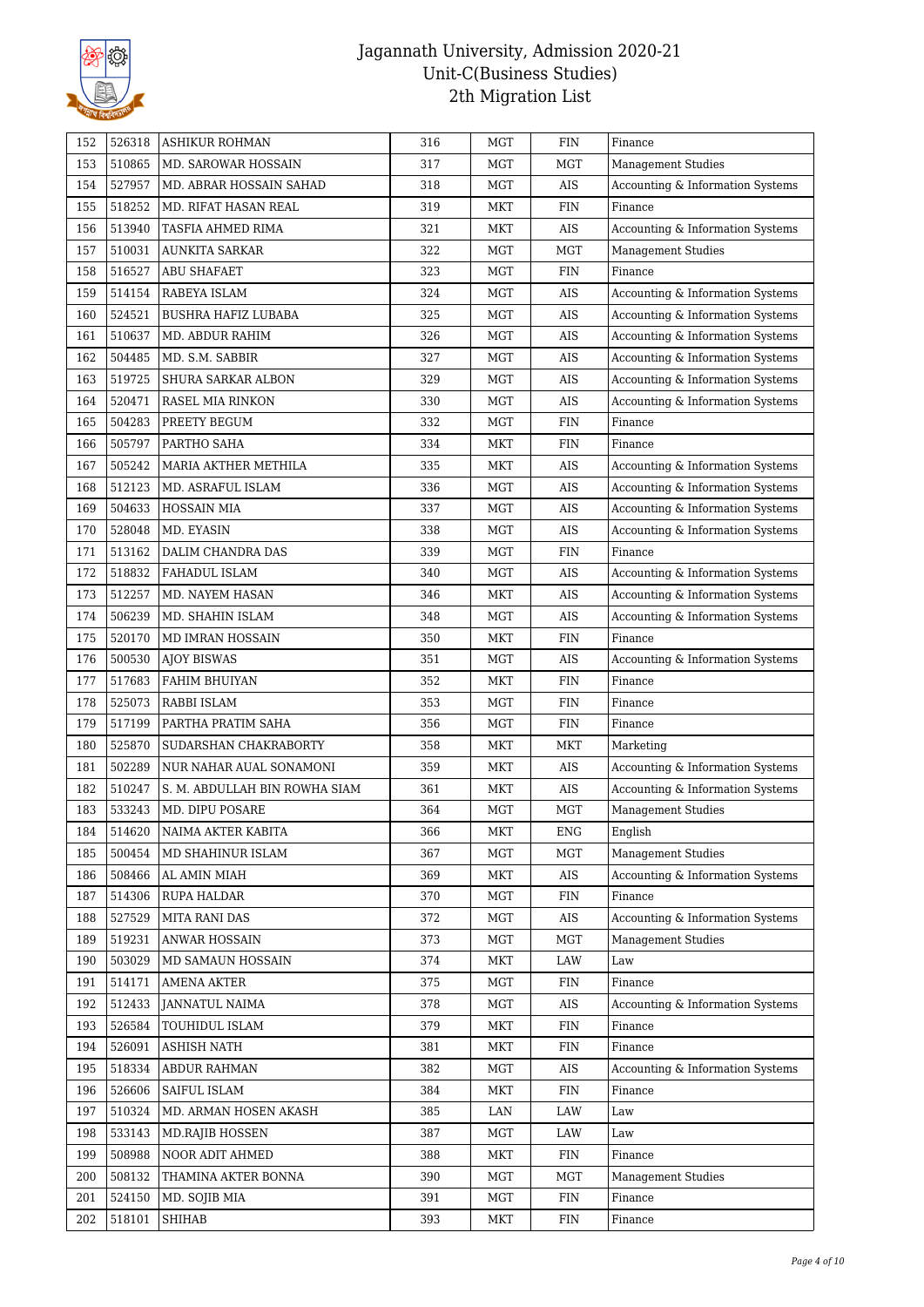

| 203 | 522034           | FAHIMA AKTER SHOVA       | 395 | <b>MGT</b> | FIN        | Finance                          |
|-----|------------------|--------------------------|-----|------------|------------|----------------------------------|
| 204 | 526233           | ABIDUL HOQUE RAHAT       | 396 | <b>MGT</b> | AIS        | Accounting & Information Systems |
| 205 | 510408           | MD. AL-MARUF             | 397 | <b>MKT</b> | LAW        | Law                              |
| 206 | 527992           | MD AL AMIN HOSSAIN       | 398 | <b>MGT</b> | AIS        | Accounting & Information Systems |
| 207 | 504688           | <b>MD.AMRAN HOSSAIN</b>  | 399 | <b>MKT</b> | <b>FIN</b> | Finance                          |
| 208 | 506602           | FATEMA SCHROTH SHETU     | 400 | <b>MGT</b> | <b>FIN</b> | Finance                          |
| 209 | 500442           | AKASH AHMED              | 401 | <b>MGT</b> | LAW        | Law                              |
| 210 | 513646           | MD. OMAR FARUK           | 402 | MKT        | AIS        | Accounting & Information Systems |
| 211 | 522776           | MD. ABU RAZIN RUMI       | 404 | <b>MGT</b> | <b>ENG</b> | English                          |
| 212 | 514295           | FATEMA-TUL-JANNAT        | 405 | MKT        | AIS        | Accounting & Information Systems |
| 213 | 522870           | RAKIBUL ISLAM            | 407 | <b>MGT</b> | AIS        | Accounting & Information Systems |
| 214 | 528696           | <b>GOURANGO SARKER</b>   | 409 | <b>MGT</b> | <b>FIN</b> | Finance                          |
| 215 | 516167           | SADMAN SHARIAR DIPTO     | 410 | MKT        | <b>FIN</b> | Finance                          |
| 216 | 528844           | MD. RAKIB HASAN          | 416 | <b>MGT</b> | MGT        | Management Studies               |
| 217 | 524434           | NAZMUNNAHAR              | 419 | LAN        | LAN        | Land Management and Law          |
| 218 | 505855           | MD. NOYON ISLAM          | 421 | MKT        | <b>FIN</b> | Finance                          |
| 219 | 518045           | <b>MD.SHIPON KHAN</b>    | 423 | <b>MGT</b> | <b>MGT</b> | <b>Management Studies</b>        |
| 220 | 527890           | MD YOUNUS ALI            | 424 | MKT        | AIS        | Accounting & Information Systems |
| 221 | 503398           | MD. SHAHARIAR HOSEN      | 427 | MKT        | <b>MKT</b> | Marketing                        |
| 222 | 533341           | MD. SABBIR HASAN NAHID   | 430 | <b>MKT</b> | <b>FIN</b> | Finance                          |
| 223 | 501424           | SAJIDA NAJNEEN MEEM      | 433 | <b>MGT</b> | AIS        | Accounting & Information Systems |
| 224 | 513822           | RABEYA SULTANA RIPTE     | 435 | MGT        | <b>FIN</b> | Finance                          |
| 225 | 527629           | MD. RAKIBUL ISLAM        | 437 | <b>MGT</b> | AIS        | Accounting & Information Systems |
| 226 | 518759           | SHAHADAT HOSSEN          | 438 | <b>MGT</b> | AIS        |                                  |
|     |                  |                          |     |            |            | Accounting & Information Systems |
| 227 | 506752           | RUBEL AHMED              | 439 | <b>MGT</b> | <b>MGT</b> | <b>Management Studies</b>        |
| 228 | 508488           | MD. OMOR                 | 440 | <b>MGT</b> | AIS        | Accounting & Information Systems |
| 229 | 504426           | MD. SHAMIM HOSSAIN       | 441 | <b>MGT</b> | AIS        | Accounting & Information Systems |
| 230 | 514538<br>522800 | SHAHREEN KABIR FARIA     | 442 | <b>MGT</b> | AIS        | Accounting & Information Systems |
| 231 |                  | MD. SHAKHAWAT HOSSAIN    | 443 | MGT        | AIS        | Accounting & Information Systems |
| 232 | 517551           | NAHIAN MOSHARROF         | 445 | <b>MGT</b> | <b>FIN</b> | Finance                          |
| 233 | 507113           | CHWAN BASAK              | 446 | MKT        | AIS        | Accounting & Information Systems |
| 234 | 529400           | PRITILATA RANI           | 449 | <b>MGT</b> | <b>FIN</b> | Finance                          |
| 235 | 531304           | SHEIKH KAUSAR            | 450 | MGT        | AIS        | Accounting & Information Systems |
| 236 | 533385           | ABU BAKAR SIDDIK         | 451 | <b>MGT</b> | AIS        | Accounting & Information Systems |
| 237 | 511000           | TANMOY KUMAR             | 452 | MGT        | AIS        | Accounting & Information Systems |
| 238 | 529906           | MD. ASHIK KHANDKER       | 453 | MKT        | <b>ENG</b> | English                          |
| 239 | 510715           | MD. AL- AMIN ISLAM SOJIB | 455 | MKT        | MKT        | Marketing                        |
| 240 | 528081           | MD SABUJ SHEIKH          | 456 | MKT        | MKT        | Marketing                        |
| 241 | 514287           | JANNATUL FARDOUS MIM     | 457 | <b>MGT</b> | AIS        | Accounting & Information Systems |
| 242 | 518702           | <b>SUMAN AHMED</b>       | 458 | <b>MGT</b> | AIS        | Accounting & Information Systems |
| 243 | 513831           | FARZANA AKTHER ASHA      | 462 | <b>MGT</b> | <b>FIN</b> | Finance                          |
| 244 | 514858           | <b>SHAHANAJ AKTER</b>    | 467 | PAd        | <b>ENG</b> | English                          |
| 245 | 511980           | SAFAYATUL ISLAM          | 470 | MKT        | AIS        | Accounting & Information Systems |
| 246 | 528933           | MD. ABDUR RAKIB          | 471 | MGT        | ENG        | English                          |
| 247 | 526070           | RASHEDUL HASAN NOWSHAD   | 472 | MGT        | AIS        | Accounting & Information Systems |
| 248 | 522720           | ANISUZZAMAN SUJON        | 476 | <b>MGT</b> | <b>ENG</b> | English                          |
| 249 | 527153           | MOHAMMAD SHAJIB          | 477 | <b>MKT</b> | AIS        | Accounting & Information Systems |
| 250 | 511092           | SOJIB HOSSAIN            | 479 | MGT        | AIS        | Accounting & Information Systems |
| 251 | 513012           | MD. ABDUR RAHMAN         | 480 | MKT        | MKT        | Marketing                        |
| 252 | 521707           | TUFAN CHANDRA ROY        | 481 | <b>MKT</b> | FIN        | Finance                          |
| 253 | 531189           | SHAROJ DHALI             | 483 | MKT        | MKT        | Marketing                        |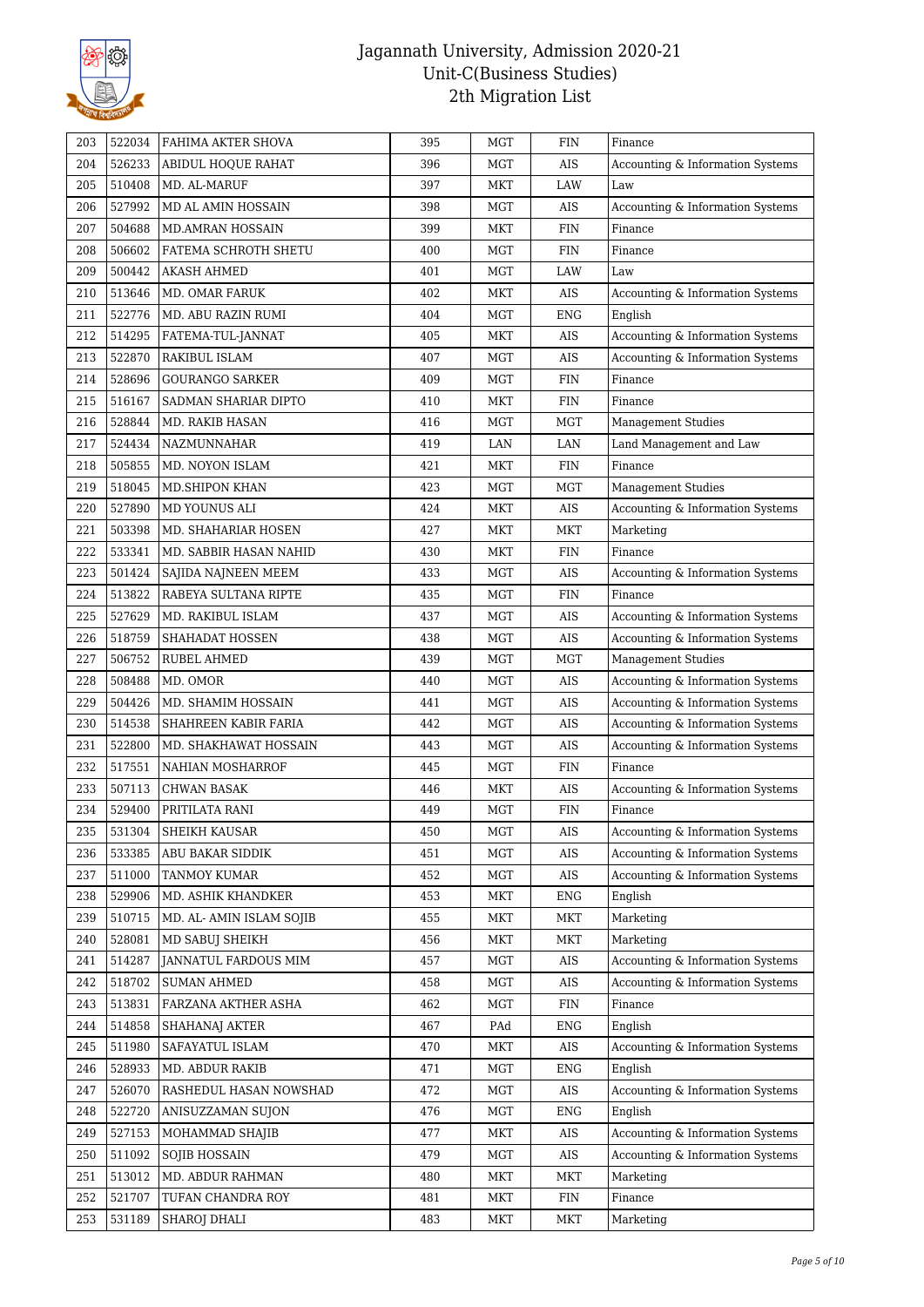

| 254 | 525429 | JANNATUL FERDAUS.            | 484 | <b>MGT</b> | MGT        | <b>Management Studies</b>        |
|-----|--------|------------------------------|-----|------------|------------|----------------------------------|
| 255 | 510060 | MST. FATIMA KHATUN           | 486 | <b>MGT</b> | MGT        | <b>Management Studies</b>        |
| 256 | 518177 | MD. SHANTO MIAH              | 488 | <b>MGT</b> | <b>ENG</b> | English                          |
| 257 | 516747 | DURJOY PODDER                | 489 | <b>MGT</b> | AIS        | Accounting & Information Systems |
| 258 | 515820 | <b>NUZHAT NOWSHIN</b>        | 491 | <b>MGT</b> | MGT        | <b>Management Studies</b>        |
| 259 | 517406 | ALIF AB E ARAFAT             | 492 | <b>MGT</b> | AIS        | Accounting & Information Systems |
| 260 | 501919 | KANCHON CHANDRA PAUL         | 493 | <b>MGT</b> | MGT        | Management Studies               |
| 261 | 526236 | PRANTA DAS GUPTA             | 494 | <b>MKT</b> | <b>FIN</b> | Finance                          |
| 262 | 517472 | MOHARAJ BIKASH BABU          | 495 | <b>MGT</b> | MGT        | <b>Management Studies</b>        |
| 263 | 525685 | AMRITA SAHA PRIYA            | 496 | <b>MGT</b> | <b>FIN</b> | Finance                          |
| 264 | 514548 | NUSRAT JAHAN                 | 497 | <b>MGT</b> | MGT        | <b>Management Studies</b>        |
| 265 | 526235 | MOHAMMAD YOUNUS              | 498 | <b>MGT</b> | <b>FIN</b> | Finance                          |
| 266 | 531307 | NIROB SARKER DOYAL           | 501 | MKT        | AIS        | Accounting & Information Systems |
| 267 | 529816 | MD. NAIMUR RAHMAN NAYAN      | 502 | <b>MKT</b> | <b>FIN</b> | Finance                          |
| 268 | 511008 | FAZLEO RABBI                 | 503 | <b>MKT</b> | <b>FIN</b> | Finance                          |
| 269 | 516257 | MOHAMMAD KAJAL MIA           | 506 | MKT        | AIS        | Accounting & Information Systems |
| 270 | 525903 | MAHMUDUR RAHMAN              | 507 | <b>MKT</b> | FIN        | Finance                          |
| 271 | 531175 | SHOHAN SHEIKH                | 508 | <b>MKT</b> | AIS        | Accounting & Information Systems |
| 272 | 527476 | MST. RAPIA KHANOM            | 511 | POS        | <b>FIN</b> | Finance                          |
| 273 | 524922 | UZZAL CHANDRA DAS            | 514 | BAN        | AIS        | Accounting & Information Systems |
| 274 | 526414 | <b>ABDUR RAHIM</b>           | 515 | BAN        | AIS        | Finance                          |
| 275 | 514763 | <b>BRISTI AKTER</b>          | 518 | PAd        | AIS        | Accounting & Information Systems |
| 276 | 518598 | ABRARFIAS                    | 521 | LAN        | AIS        | Accounting & Information Systems |
| 277 | 527894 | TUHIN                        | 523 | LAN        | LAN        | Land Management and Law          |
| 278 | 514425 | <b>TASMIA TAHSIN</b>         | 524 | BAN        | AIS        | Accounting & Information Systems |
| 279 | 514728 | <b>MARIYA</b>                | 525 | MCJ        | AIS        | Accounting & Information Systems |
| 280 | 517795 | MD.MASFIQURE RAHMAN MAHIN    | 526 | PAd        | AIS        | Accounting & Information Systems |
| 281 | 519611 | HASIB AHMMAD PATWARY         | 528 | PAd        | AIS        | Accounting & Information Systems |
| 282 | 518134 | KAZI MUHAIMINUL ISLAM        | 529 | PAd        | MKT        | Marketing                        |
| 283 | 500738 | MD. MAHFUZ ALI               | 531 | BAN        | AIS        | Accounting & Information Systems |
| 284 | 514052 | SHOMUNA ISLAM SRABONTI       | 532 | PAd        | AIS        | Accounting & Information Systems |
| 285 | 524726 | MD. AKRAM HOSSEN             | 533 | PAd        | AIS        | Accounting & Information Systems |
| 286 | 525450 | FOUZIA RAHMAN TONIMA         | 534 | MCJ        | AIS        | Finance                          |
| 287 | 510179 | SHEHENAZ ZAMAN ANANYA        | 535 | PAd        | <b>MGT</b> | <b>Management Studies</b>        |
| 288 | 528662 | RASEL SARKER                 | 536 | MCJ        | AIS        | Accounting & Information Systems |
| 289 | 503464 | <b>SUMIT MONDAL</b>          | 538 | MCJ        | AIS        | Accounting & Information Systems |
| 290 | 527064 | <b>ABDULLAH</b>              | 539 | PAd        | MKT        | Marketing                        |
| 291 | 517618 | MD. MUSTAKIM AHAMMED         | 542 | <b>BAN</b> | AIS        | Accounting & Information Systems |
| 292 | 513267 | MD. ABU JAYED                | 544 | IER        | MGT        | Accounting & Information Systems |
| 293 | 500579 | <b>LIMON HOSSAIN</b>         | 546 | SOC        | MGT        | Accounting & Information Systems |
| 294 | 500029 | <b>SHANTA KHATUN</b>         | 549 | <b>BAN</b> | MGT        | <b>Management Studies</b>        |
| 295 | 502917 | MD.RONY HOSSAIN KHAN         | 550 | MCJ        | LAN        | Land Management and Law          |
| 296 | 531434 | MD. AL AMIN                  | 552 | BAN        | MGT        | Accounting & Information Systems |
| 297 | 529891 | PROBIN CHANDRA MADOK         | 553 | POS        | MKT        | Accounting & Information Systems |
| 298 | 508848 | MD. NAZIM ADNAN SAGAR        | 554 | PAd        | MKT        | Accounting & Information Systems |
| 299 | 514388 | TAMANNA NISHI                | 556 | BAN        | MGT        | <b>Management Studies</b>        |
| 300 | 528428 | MST. FARHANA AKTER           | 560 | POS        | MGT        | Accounting & Information Systems |
| 301 | 510273 | MD. ZILHAJUL EKRAM AL- JAHIN | 562 | MCJ        | <b>MGT</b> | <b>Management Studies</b>        |
| 302 | 514483 | <b>MITHILA RANI</b>          | 566 | IER        | MGT        | Management Studies               |
| 303 | 514717 | <b>SOMYA AKTER</b>           | 567 | SOC        | MGT        | <b>Management Studies</b>        |
| 304 | 502088 | <b>JOY ROY</b>               | 570 | IER        | MGT        | <b>Management Studies</b>        |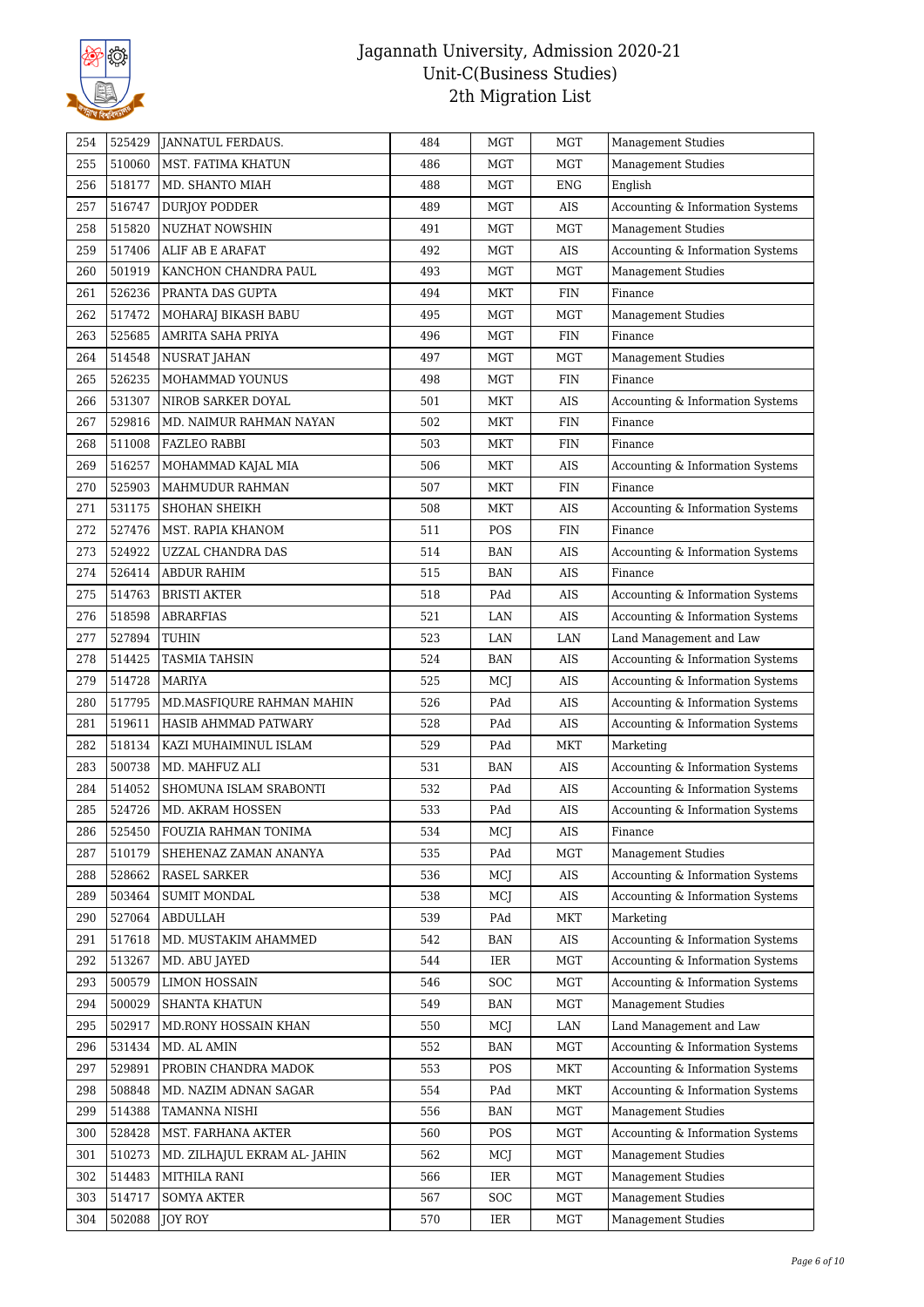

| 305 | 526223 | FARDEEN SHAHRIAR         | 571 | PAd        | MGT        | <b>Management Studies</b> |
|-----|--------|--------------------------|-----|------------|------------|---------------------------|
| 306 | 526148 | MD. YOUSUF               | 573 | POS        | MKT        | Marketing                 |
| 307 | 507922 | FARJANA ISLAM NAWME      | 574 | POS        | <b>MGT</b> | <b>Management Studies</b> |
| 308 | 530580 | MD. SOHANUR RAHMAN       | 577 | IER        | <b>MGT</b> | <b>Management Studies</b> |
| 309 | 500219 | <b>RAJONI KHATUN</b>     | 579 |            | MKT        | Marketing                 |
| 310 | 513155 | MD. MIRAJ HOSSAIN        | 580 | ANT        | MGT        | <b>Management Studies</b> |
| 311 | 529872 | SUBROTA DEB ROY          | 582 | IML        | MGT        | Management Studies        |
| 312 | 504049 | <b>URMILA AKTER</b>      | 584 | IML        | MKT        | Marketing                 |
| 313 | 533144 | GOBINDA CHANDRA DAS      | 585 | IML        | <b>MKT</b> | Marketing                 |
| 314 | 514322 | REYA MONI                | 587 | <b>SOC</b> | MGT        | <b>Management Studies</b> |
| 315 | 507015 | MD. SHAMIM RAZA          | 588 | SW         | MGT        | <b>Management Studies</b> |
| 316 | 508839 | MD. SAIFUL ISLAM RONY    | 591 | IML        | MGT        | Management Studies        |
| 317 | 521749 | MEHEBBULLAH TOUSHIF      | 592 | SOC        | <b>MGT</b> | <b>Management Studies</b> |
| 318 | 526028 | MOHAMMED MUFRATUL ISLAM  | 593 | SW         | MKT        | Marketing                 |
| 319 | 524507 | TAMANNA AKTHER EVA       | 595 | SW         | ECO        | Economics                 |
| 320 | 518599 | <b>ASIF HAOUD</b>        | 596 | SW         | MKT        | Marketing                 |
| 321 | 521432 | <b>IQBAL MAHAMUD</b>     | 597 | SW         | <b>MKT</b> | Marketing                 |
| 322 | 520546 | MD. ZUBAYER HOSSAIN      | 598 | IML        | MGT        | <b>Management Studies</b> |
| 323 | 515342 | ORPITA DAS MEME          | 599 | SW         | <b>MGT</b> | <b>Management Studies</b> |
| 324 | 510482 | MD. KHOSRUL ISLAM        | 600 | ANT        | MKT        | Marketing                 |
| 325 | 511203 | MD. MOMINUL HAQUE        | 601 |            | <b>MGT</b> | <b>Management Studies</b> |
| 326 | 509341 | <b>SHUVO HASAN</b>       | 603 | ANT        | MKT        | Marketing                 |
| 327 | 513937 | <b>RIMA AKTER</b>        | 604 | IML        | MGT        | <b>Management Studies</b> |
| 328 | 504389 | MD. RAKIBUL ISLAM TOWSIF | 605 | SW         | MKT        | Marketing                 |
| 329 | 509096 | MD. ASHIKUR RAHMAN SHAH  | 607 | SW         | <b>MKT</b> | Marketing                 |
| 330 | 502072 | MD. KAWSAR MIAH          | 608 |            | MGT        | <b>Management Studies</b> |
| 331 | 513848 | KANIZ FATEMA             | 611 | <b>ANT</b> | <b>MGT</b> | <b>Management Studies</b> |
| 332 | 516368 | SANJOY KUMER DAS         | 616 |            | <b>MGT</b> | <b>Management Studies</b> |
| 333 | 506775 | MD. NAZMUL HASAN         | 617 |            | MGT        | <b>Management Studies</b> |
| 334 | 505345 | <b>BRISTY RAHMAN</b>     | 618 |            | LAN        | Land Management and Law   |
| 335 | 508884 | MAFUZUL ISLAM ADNAN      | 621 |            | MKT        | Marketing                 |
| 336 | 515214 | AMENA AKTER              | 622 |            | <b>MKT</b> | Marketing                 |
| 337 | 500733 | SHOURAV ADHIKARY         | 623 |            | MKT        | Marketing                 |
| 338 | 519435 | TAIJUL ISLAM             | 626 |            | ECO        | Economics                 |
| 339 | 517086 | SHIDUL ISLAM RIYAD       | 627 |            | <b>MGT</b> | <b>Management Studies</b> |
| 340 | 500580 | MD. SHAHED ALI           | 628 |            | MGT        | <b>Management Studies</b> |
| 341 | 527013 | ZULFIQUER ALI            | 630 |            | MGT        | <b>Management Studies</b> |
| 342 | 526374 | <b>RAKIB HASAN</b>       | 633 |            | <b>MGT</b> | Management Studies        |
| 343 | 515644 | <b>NASRIN AKTER</b>      | 634 |            | <b>MGT</b> | <b>Management Studies</b> |
| 344 | 508831 | MD. INJAMUL HAQUE JONI   | 636 |            | MKT        | Marketing                 |
| 345 | 507968 | MAISHA JAHAN MIM         | 637 |            | MKT        | Marketing                 |
| 346 | 510271 | MST. SADIYA AKTER        | 638 |            | MKT        | Marketing                 |
| 347 | 524526 | <b>HAWYA AKTER</b>       | 641 |            | <b>MGT</b> | <b>Management Studies</b> |
| 348 | 527709 | ALIF MUHAMMAD AHSAN      | 642 |            | <b>MGT</b> | <b>Management Studies</b> |
| 349 | 506500 | MST. TUNNA MONI          | 644 |            | MKT        | Marketing                 |
| 350 | 533089 | NAIMA RAHMAN             | 647 |            | <b>MGT</b> | <b>Management Studies</b> |
| 351 | 514530 | <b>JARIN HOSSIN NIHA</b> | 649 |            | MGT        | <b>Management Studies</b> |
| 352 | 512432 | <b>BIBI AMENA</b>        | 652 |            | MKT        | Marketing                 |
| 353 | 522897 | MD. JAHIDUL ISLAM        | 653 |            | MKT        | Marketing                 |
| 354 | 529861 | TONMOY ROY               | 654 |            | <b>MGT</b> | <b>Management Studies</b> |
| 355 | 529778 | NISHAT MIA               | 658 |            | <b>MGT</b> | <b>Management Studies</b> |
|     |        |                          |     |            |            |                           |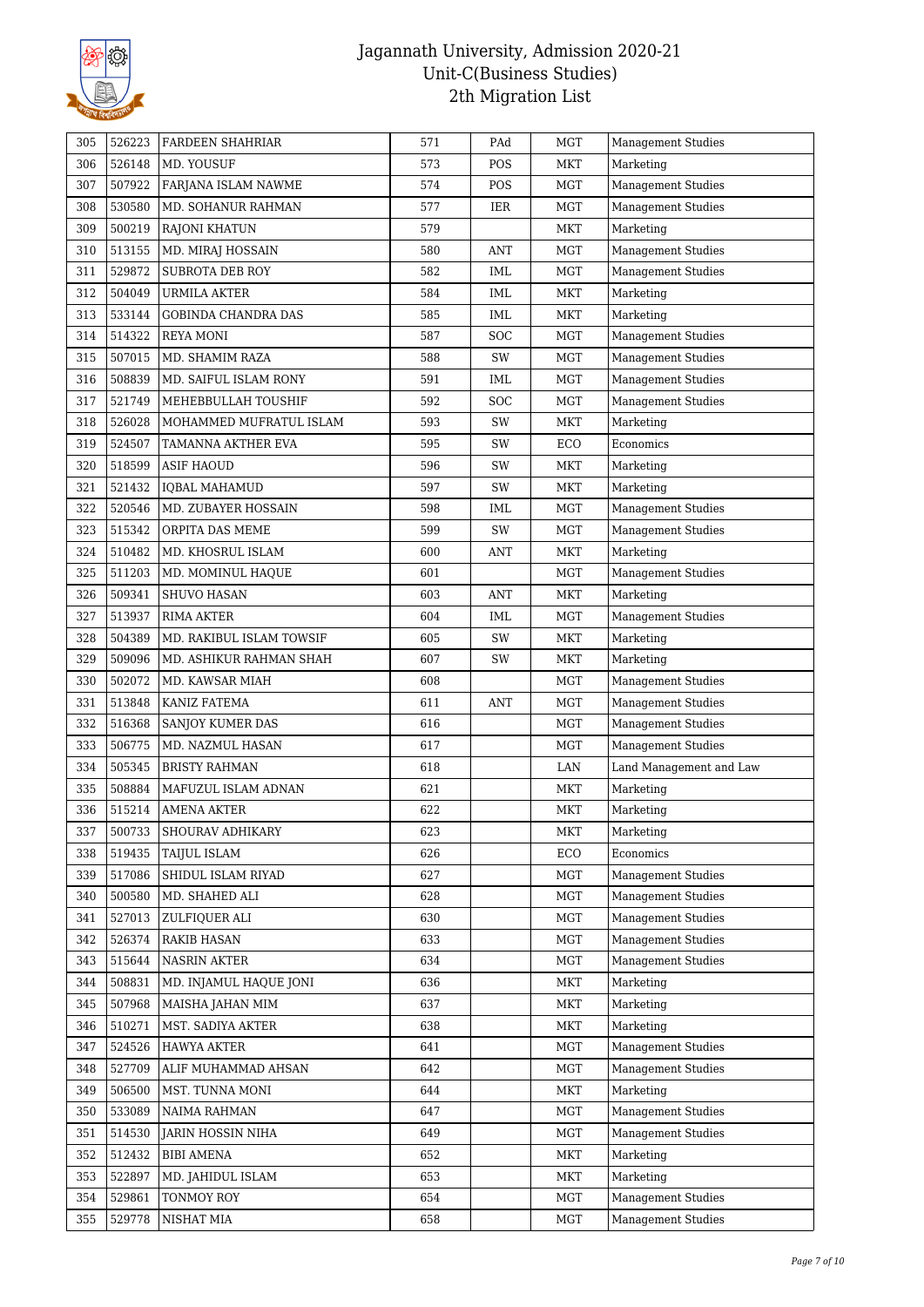

| 356 | 519770 | AL-AMIN MAHTAB SHAAN          | 660 | MGT        | Management Studies        |
|-----|--------|-------------------------------|-----|------------|---------------------------|
| 357 | 532750 | <b>MD FAROQUE</b>             | 661 | <b>MGT</b> | <b>Management Studies</b> |
| 358 | 518531 | MD. SHAMSUR RAHMAN SIZAN      | 662 | <b>MGT</b> | <b>Management Studies</b> |
| 359 | 532771 | MD.BORHAN UDDIN NOMAN         | 663 | MGT        | <b>Management Studies</b> |
| 360 | 526124 | RAFIQ BIN SADEK RESHAD        | 665 | MGT        | <b>Management Studies</b> |
| 361 | 524381 | MD. IBRHIM                    | 666 | LAN        | Land Management and Law   |
| 362 | 513847 | NUSRAT JAHAN TASHFE           | 667 | <b>MGT</b> | Management Studies        |
| 363 | 514328 | SURAYA YEASMIN SILVY          | 668 | <b>MGT</b> | <b>Management Studies</b> |
| 364 | 516959 | <b>JUBAYER BIN BASHAR</b>     | 669 | MGT        | <b>Management Studies</b> |
| 365 | 520987 | REDWAN HOSSAIN SARDER         | 672 | <b>MKT</b> | Marketing                 |
| 366 | 524879 | MD. FAHIM FAISAL              | 673 | <b>MGT</b> | <b>Management Studies</b> |
| 367 | 509080 | SADIYA ABEDIEN JEBA           | 674 | MGT        | <b>Management Studies</b> |
| 368 | 500911 | KAMRUL HOSSAIN                | 676 | MGT        | <b>Management Studies</b> |
| 369 | 514783 | PRIYA ROY                     | 677 | <b>MGT</b> | <b>Management Studies</b> |
| 370 | 531990 | MD. AKASH BAPARI              | 680 | <b>MGT</b> | <b>Management Studies</b> |
| 371 | 531216 | <b>SIZAN AHMED</b>            | 681 | <b>MGT</b> | <b>Management Studies</b> |
| 372 | 533362 | MD. AZIM MIAH                 | 682 | MGT        | <b>Management Studies</b> |
| 373 | 511597 | HAFSA BINTA HAKIM             | 685 | MGT        | <b>Management Studies</b> |
| 374 | 514545 | <b>RATNA AKTER</b>            | 686 | MGT        | <b>Management Studies</b> |
| 375 | 504540 | MD. NAZMUL HASAN              | 688 | MKT        | Marketing                 |
| 376 | 517713 | <b>SALMAN MAHAMUD</b>         | 689 | <b>MGT</b> | Management Studies        |
| 377 | 521979 | SHAHIDA ISLAM                 | 690 | <b>MKT</b> | Marketing                 |
| 378 | 522070 | SYEDA NAHIDA AKTER            | 691 | MKT        | Marketing                 |
| 379 | 518263 | MD. NAZMUS SAKIB              | 692 | MGT        | <b>Management Studies</b> |
| 380 | 516316 | MAHMUDA AKTER MIM             | 693 | MGT        | <b>Management Studies</b> |
| 381 | 514131 | NUSRAT JAHAN ANY              | 695 | <b>MGT</b> | <b>Management Studies</b> |
| 382 | 513994 | <b>JANNATUL FERDOUS</b>       | 700 | <b>MKT</b> | Marketing                 |
| 383 | 510420 | MD. ABDUR RAHIM               | 701 | <b>MKT</b> | Marketing                 |
| 384 | 526605 | <b>IMTEAZ AHMMED</b>          | 704 | ECO        | Economics                 |
| 385 | 511327 | MD. ASRAFUL ISLAM             | 706 | <b>MKT</b> | Marketing                 |
| 386 | 527703 | MD. SABBIR AHMMED.            | 707 | MGT        | <b>Management Studies</b> |
| 387 | 512127 | <b>GOLAM KIBRIA</b>           | 708 | <b>MKT</b> | Marketing                 |
| 388 | 528997 | MD. SHAKIB HOSSEN SHANTO      | 709 | <b>MKT</b> | Marketing                 |
| 389 | 517377 | FYZANUL HAQUE AYAN            | 710 | <b>MKT</b> | Marketing                 |
| 390 | 512883 | SHANTA CHANDRA SHIL           | 711 | <b>MGT</b> | <b>Management Studies</b> |
| 391 | 501657 | MD. IBRAHIM KHALIL ULLAH      | 712 | MGT        | <b>Management Studies</b> |
| 392 | 530321 | <b>JUBAYER ISLAM</b>          | 714 | ECO        | Economics                 |
| 393 | 507895 | JANNATUL FERDOUS DOLA         | 715 | MGT        | <b>Management Studies</b> |
| 394 | 524785 | RABIUL AOWAL                  | 716 | LAN        | Land Management and Law   |
| 395 | 525172 | <b>JHALAK SARKER</b>          | 717 | MGT        | <b>Management Studies</b> |
| 396 | 509460 | MD. REZWAN SIDDIOUE           | 718 | MGT        | <b>Management Studies</b> |
| 397 | 523990 | ARAFAT MAHABUB CHOWDHURY TOHA | 720 | MGT        | <b>Management Studies</b> |
| 398 | 500824 | MD. SAYEM REZA                | 721 | MGT        | <b>Management Studies</b> |
| 399 | 508812 | HABIBUL BASHAR SUMON          | 722 | MGT        | <b>Management Studies</b> |
| 400 | 514965 | NUSRAT JAHAN MIM              | 726 | MGT        | <b>Management Studies</b> |
| 401 | 513156 | MD. FORHAD HOSSAIN            | 729 | MKT        | Marketing                 |
| 402 | 531423 | MD. KAIYUM SHARIF             | 730 | MGT        | <b>Management Studies</b> |
| 403 | 502317 | SWEETY RANI DATTA             | 731 | MGT        | <b>Management Studies</b> |
| 404 | 510061 | MST. NOWRIN-BINTE-ZAMAN       | 732 | MGT        | <b>Management Studies</b> |
| 405 | 514030 | SANJIDA KHANAM                | 734 | MGT        | <b>Management Studies</b> |
| 406 | 514330 | HOMAYRA AKTER MOW             | 735 | MGT        | <b>Management Studies</b> |
|     |        |                               |     |            |                           |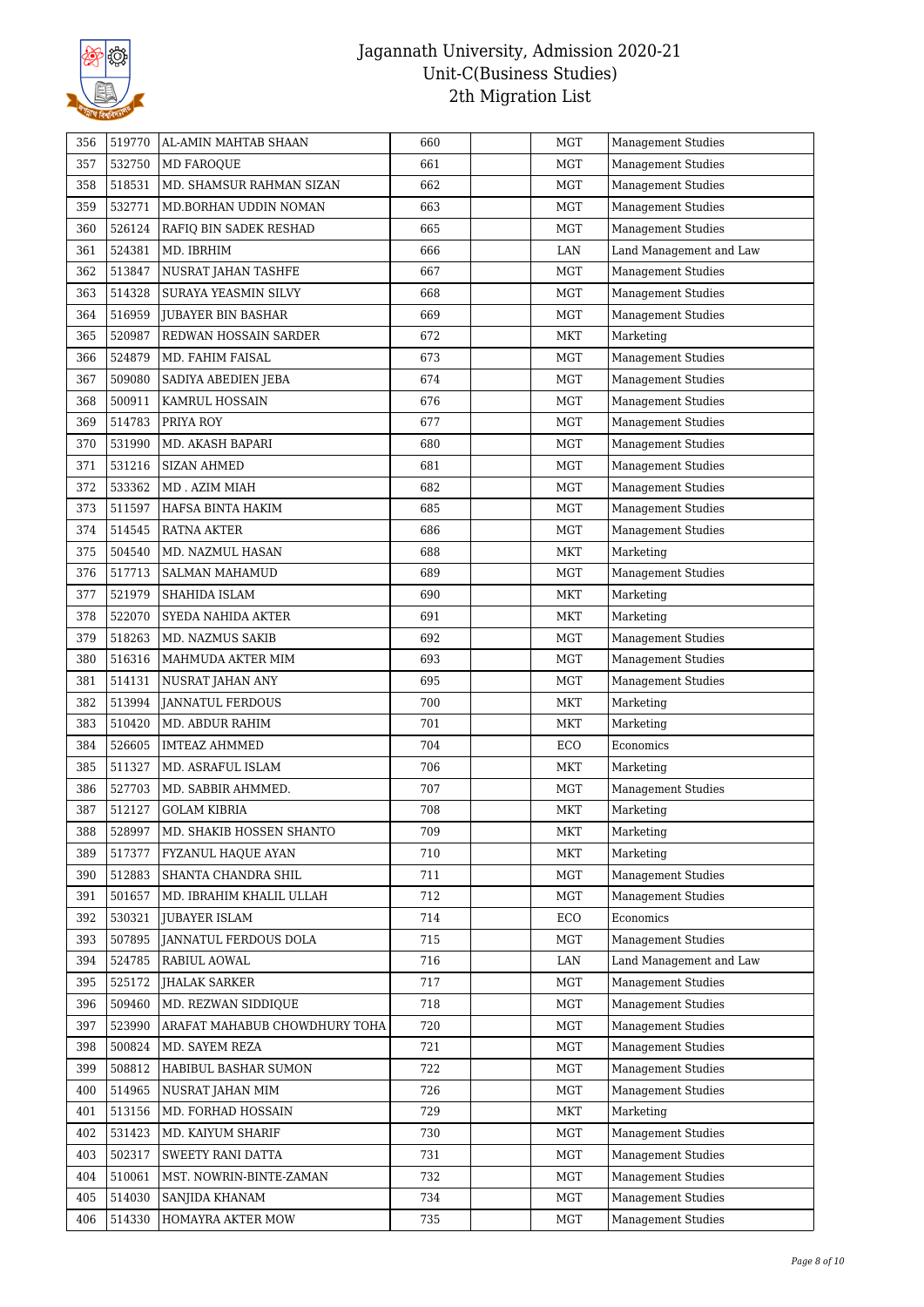

| 407 | 507953 | <b>KONA AKTER</b>       | 738 | LAN        | Land Management and Law   |
|-----|--------|-------------------------|-----|------------|---------------------------|
| 408 | 517226 | MD. RIPON               | 739 | <b>MKT</b> | Marketing                 |
| 409 | 521309 | MD. SAJID RAHMAN ERAM   | 740 | <b>MGT</b> | <b>Management Studies</b> |
| 410 | 525510 | <b>FAHAMINA KAISHER</b> | 741 | MGT        | <b>Management Studies</b> |
| 411 | 522517 | <b>FARHAN TANVIR</b>    | 742 | PAd        | Public Administration     |
| 412 | 510505 | RAJIB ISLAM ASIF        | 743 | MGT        | <b>Management Studies</b> |
| 413 | 523218 | SHREE PRARTH DEBNATH    | 745 | <b>MKT</b> | Marketing                 |
| 414 | 525954 | MOHAMMAD HASAN UDDIN    | 747 | MGT        | <b>Management Studies</b> |
| 415 | 526304 | SHAKAWATH HOSSAIN       | 748 | MGT        | <b>Management Studies</b> |
| 416 | 521423 | MD. MASUM BILLAH TANIM  | 751 | <b>MKT</b> | Marketing                 |
| 417 | 521397 | MD.RASHED KHAN MENON    | 752 | MKT        | Marketing                 |
| 418 | 513769 | <b>SADIA NASRIN</b>     | 753 | MGT        | <b>Management Studies</b> |
| 419 | 507672 | NAZNIN NAHAR SHAWMI     | 754 | <b>MGT</b> | <b>Management Studies</b> |
| 420 | 510246 | MD. RAIHAN MUNNA        | 755 | <b>MGT</b> | <b>Management Studies</b> |
| 421 | 513898 | <b>TAMANNA AKTER</b>    | 759 | <b>BAN</b> | Economics                 |
| 422 | 519392 | MD. RAIHAN SARKER       | 760 | MKT        | <b>Management Studies</b> |
| 423 | 500850 | SHAKIBUR RAHMAN         | 761 | MKT        | <b>Management Studies</b> |
| 424 | 524867 | <b>NAIMUR RAHMAN</b>    | 763 | MKT        | Management Studies        |
| 425 | 520420 | <b>RAKIBUL HASAN</b>    | 765 | MKT        | <b>Management Studies</b> |
| 426 | 532845 | MD. TANBIR HASSAN       | 766 | MKT        | Marketing                 |
| 427 | 516117 | <b>SHANTA AKTER</b>     | 767 | POS        | <b>Political Science</b>  |
| 428 | 527730 | <b>IMTIAZ AHAMED</b>    | 768 | <b>MKT</b> |                           |
| 429 | 524451 |                         | 769 | SW         | Marketing<br>Social Work  |
|     | 530320 | MST. RABEYA AKTER       |     |            |                           |
| 430 |        | MD. SOZIB ISLAM         | 770 | MKT        | Marketing                 |
| 431 | 528783 | <b>VOJON KUMAR</b>      | 771 | MKT        | <b>Management Studies</b> |
| 432 | 519280 | <b>NABIN HOSEN</b>      | 772 | <b>MKT</b> | <b>Management Studies</b> |
| 433 | 510257 | <b>ROKSANA</b>          | 773 | <b>MKT</b> | Marketing                 |
| 434 | 518510 | MD. RIYAD HOSSAIN       | 774 | MKT        | Marketing                 |
| 435 | 514885 | <b>SADIA AKTER</b>      | 775 | <b>MKT</b> | Marketing                 |
| 436 | 522493 | NUSRAT JAHAN            | 776 | PAd        | <b>Management Studies</b> |
| 437 | 512230 | MD. RION MIA            | 777 | MKT        | Marketing                 |
| 438 | 509657 | MD. MOHAIMINUL REZBI    | 778 | <b>MKT</b> | Management Studies        |
| 439 | 502949 | MAJIDUL ISLAM FAHAD     | 779 | LAN        | Land Management and Law   |
| 440 | 517121 | MD JUBAER HOSSAIN       | 780 | <b>MKT</b> | Marketing                 |
| 441 | 521133 | MD. MAHIUDDIN           | 781 | MKT        | Marketing                 |
| 442 | 526090 | MOHAMMAD EMON AHMED     | 783 | MKT        | Marketing                 |
| 443 | 515338 | MAHABUBA ISLAM MITU     | 786 | MKT        | Marketing                 |
| 444 | 510377 | MD. MASUD RANA          | 787 | MKT        | <b>Management Studies</b> |
| 445 | 527261 | SRABONI CHOWDHURY       | 791 | PAd        | <b>Management Studies</b> |
| 446 | 513202 | MD. IMRAN HOSSAIN       | 794 | LAN        | <b>Management Studies</b> |
| 447 | 511781 | ABUL KALAM AKASH        | 796 | POS        | <b>Management Studies</b> |
| 448 | 526483 | MD IMRAN SHAHED         | 797 | LAN        | Land Management and Law   |
| 449 | 511405 | MD. MUTTAKIN ALI        | 798 | IER        | <b>Management Studies</b> |
| 450 | 518279 | MAHEDI HASAN            | 799 | <b>BAN</b> | <b>Management Studies</b> |
| 451 | 512147 | MD. TAWFIQUL ISLAM      | 801 | PAd        | <b>Management Studies</b> |
| 452 | 506511 | MOST. SUCHI KHATUN      | 803 | <b>BAN</b> | Marketing                 |
| 453 | 510161 | <b>AFIA ANJUM</b>       | 808 | PAd        | Marketing                 |
| 454 | 501607 | TAMANNA AKTHER          | 809 | <b>POS</b> | <b>Management Studies</b> |
| 455 | 514602 | MEHEJABIN ISLAM MUSKAN  | 811 | <b>IML</b> | <b>Management Studies</b> |
| 456 | 532541 | PRASANTA DABNATH        | 812 | <b>BAN</b> | <b>Management Studies</b> |
| 457 | 518916 | SHIHAB MOLLA            | 813 | IML        | Management Studies        |
|     |        |                         |     |            |                           |